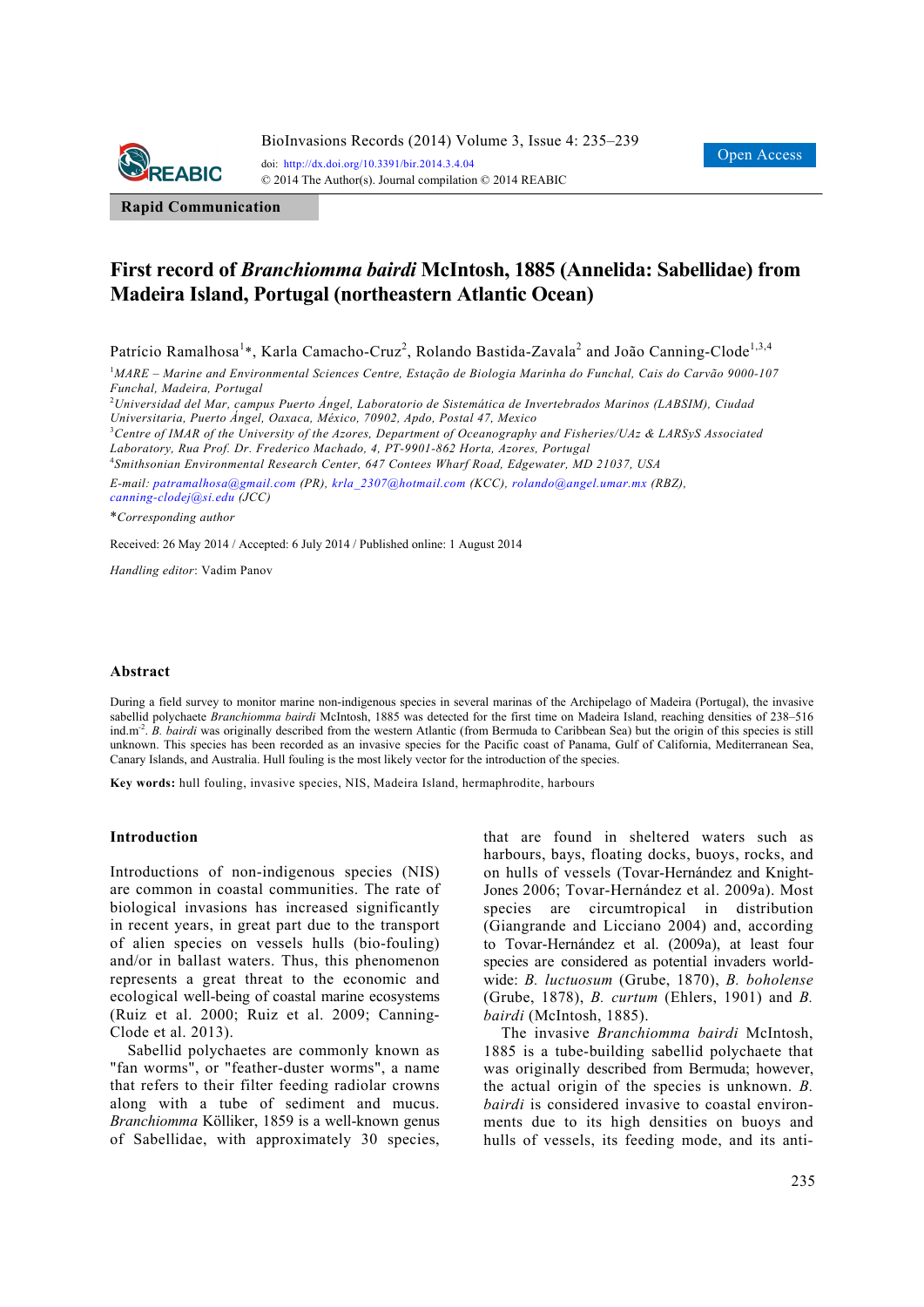predation strategies. It is a simultaneous hermaphrodite species, with male and female gametes occurring in the same segments (Tovar-Hernández et al. 2009b). This species was previously known from the western Atlantic from Bermuda to the Caribbean Sea, and has been introduced to: the eastern Pacific Ocean from the Gulf of California to Panama (Tovar-Hernández et al. 2009a; b; Tovar-Hernández et al. 2011; 2012; in press; Tovar-Hernández and Yáñez-Rivera 2012); the Mediterranean Sea (Çinar 2009; Giangrande et al. 2012; Arias et al. 2013b); the Canary Islands (Arias et al. 2013b); and Australia (Capa et al. 2013). This study provides the first record for the invasive fouling sabellid *B. bairdi* for Madeira Island, north-eastern Atlantic Ocean.

### **Methods**

Madeira is a volcanic island located southwest of continental Europe and 700 km off the Moroccan coast with a surface area of approximately 800 km<sup>2</sup> . Historically, Madeira has been an important passage route for many ships between Europe and the African and American continents because of its strategic geographic position in the Atlantic Ocean. Today most of the maritime traffic comes from tourist cruise ships from different parts of the world (APRAM 2014).

This ongoing study was part of an ongoing monitoring program, started in July 2013, for marine NIS in Madeiran waters. Based on the design used by Canning-Clode et al. (2011), we deployed 10 polyvinylchloride (PVC) settling plates  $(14\times14\times0.3$  cm) horizontally attached to a brick facing downwards and hung at approximately 1 meter depth from pontoons in four marinas of the Madeira Archipelago: Calheta (32°43'N, 17° 10'W), Funchal (32°38'N, 16°54'W), Caniçal (32°44'N, 16°42'W) and Porto Santo Island (33°03'N, 16°18'W) (Figure 1). Communities colonizing the settling plates were analyzed by measuring percent cover of sessile species at three different successional ages: 3 months (October 2013), 6 months (January 2014), and 9 months (April 2014). For each sampling event, settling plates were detached, retrieved from the field, and species identified with the aid of a stereomicroscope (Leica Wild-M3 Heerbrugg). In addition, digital photographs were taken of each settling plate using a Canon A620 camera. Plates were then brought back into the field within 2 hours of each sampling event. Other invertebrate species were present in the settling

plates, but, for the purpose of this analysis, we only report the presence of *B. bairdi*. The abundance and tube lengths (to an accuracy of 0.01 cm) of worms were determined for each photographic image with the analysis software CPCe (Kohler and Gill 2006).

## **Results**

*Branchiomma bairdi* was first detected on PVC plates (Figure 2A) in the marina of Funchal in October 2013, after 3 months of being exposed to colonization. Individuals of *B. bairdi* were also observed growing on the side of pontoons down to 0.5m depth (Figure 2B) and on hulls of vessels that were moored at the marina. To date, *B. bairdi* is only present at the marina of Funchal and specimens were still present after 9 months. This detection represents the first record of this species in Madeira Island.

*Branchiomma bairdi* (Figures 2C, D) is a filterfeeder organism characterized by the presence of a radiolar crown (Figure 2E), with two types of stylodes on the radioles. The macrostylodes were two to three times longer than the microstylodes (Figure 2F) and this feature agrees with that recorded in the Gulf of California and Mediterranean Sea (Tovar-Hernández et al. 2009 a; b; Arias et al. (2013b); this is an unique character that prevents possible misidentifications with other species within the genus. The colour of the radiolar crown varied from brownish to orange, often with stripes in cream or dark brown. The colour of the body of live specimens observed from the marina of Funchal varied from pale, yellow, olive green to brownish coloration. Three voucher specimens of *B. bairdi*, collected from the marina of Funchal, with estimated body lengths of  $4.1 \text{ cm}$ ,  $2.1 \text{ cm}$  and  $1.7 \text{ cm}$ , were deposited at the Museu Municipal (História Natural) in Funchal, Madeira (MMF43135).

The total numbers of worms growing on our settling units were 59, 91, and 28 after 3, 6 and 9 months of colonization, respectively, with a mean  $(\pm SD)$  number of worms per PVC plate were 6.5  $\pm 7.8$  (n = 9), 10.1 $\pm$ 11.7 (n = 9), and 4.7  $\pm$ 4.5 (n = 6), respectively. These numbers represented densities of worms growing on the PVC plates of 335 individuals  $m<sup>-2</sup>$ , 516 individuals  $m<sup>-2</sup>$ , and 238 individuals  $m<sup>-2</sup>$  after 3, 6 and 9 months, respectively.

After 3 months (October) the tube lengths ranged between 0.94 cm and 5.56 cm, with mean  $(\pm SD)$  tube size of 1.97  $\pm$  0.82 cm (n = 59); at 6 months (January) the range was 0.73 cm to 5.74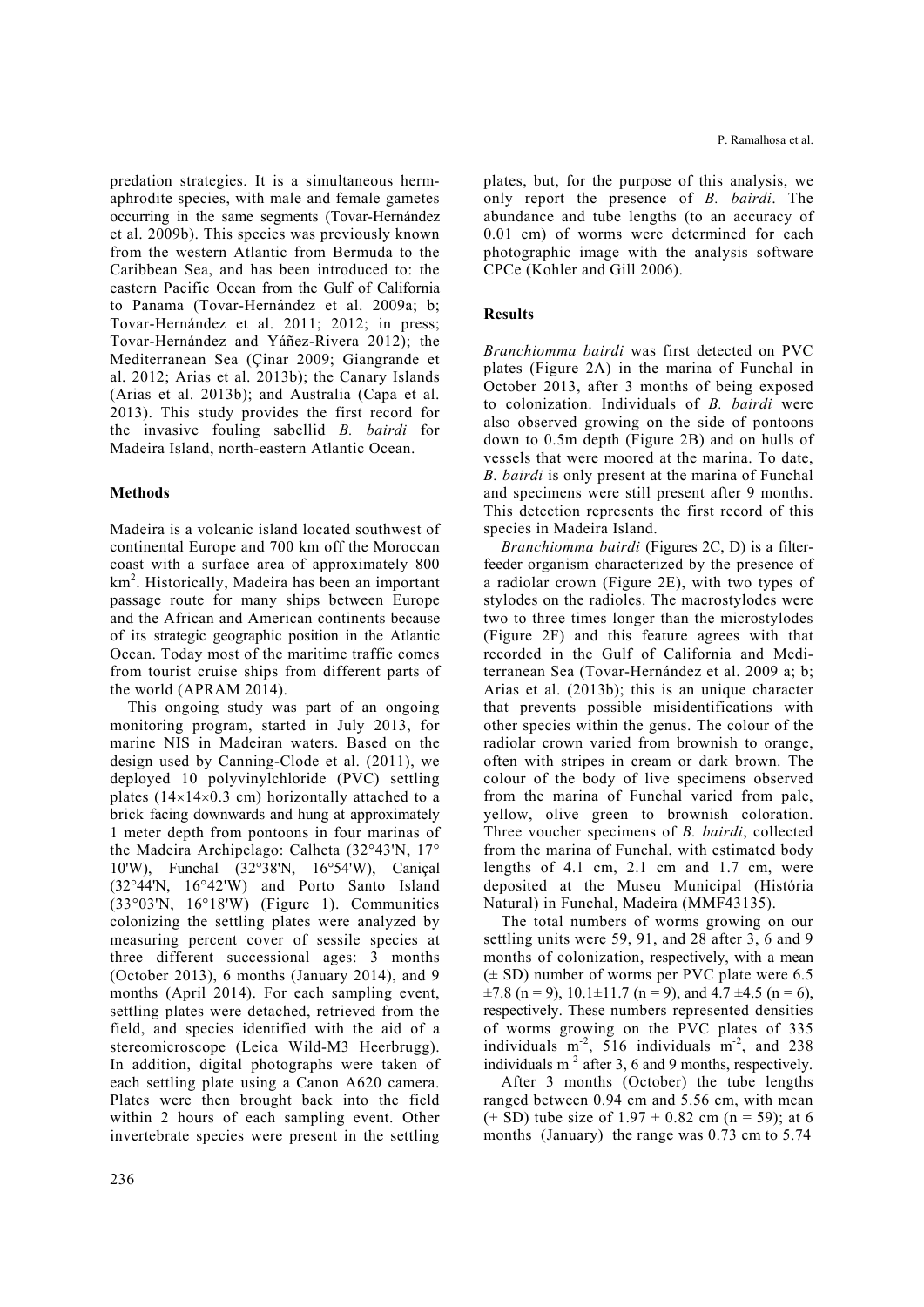

**Figure 1.** Map of Madeira Archipelago with location of the four stations of the monitoring program for marine NIS.



**Figure 2.** Map *Branchiomma bairdi*, live specimens: (A) growing on PVC plate; (B) attached on the side of pontoon at Marina of Funchal; entire body (C) ventral view; (D) dorsal view; (E) filter-feeding radiolar crown; (F) radioles with macrostylodes and compound eyes (black dots), the arrow show a pair of microstylodes.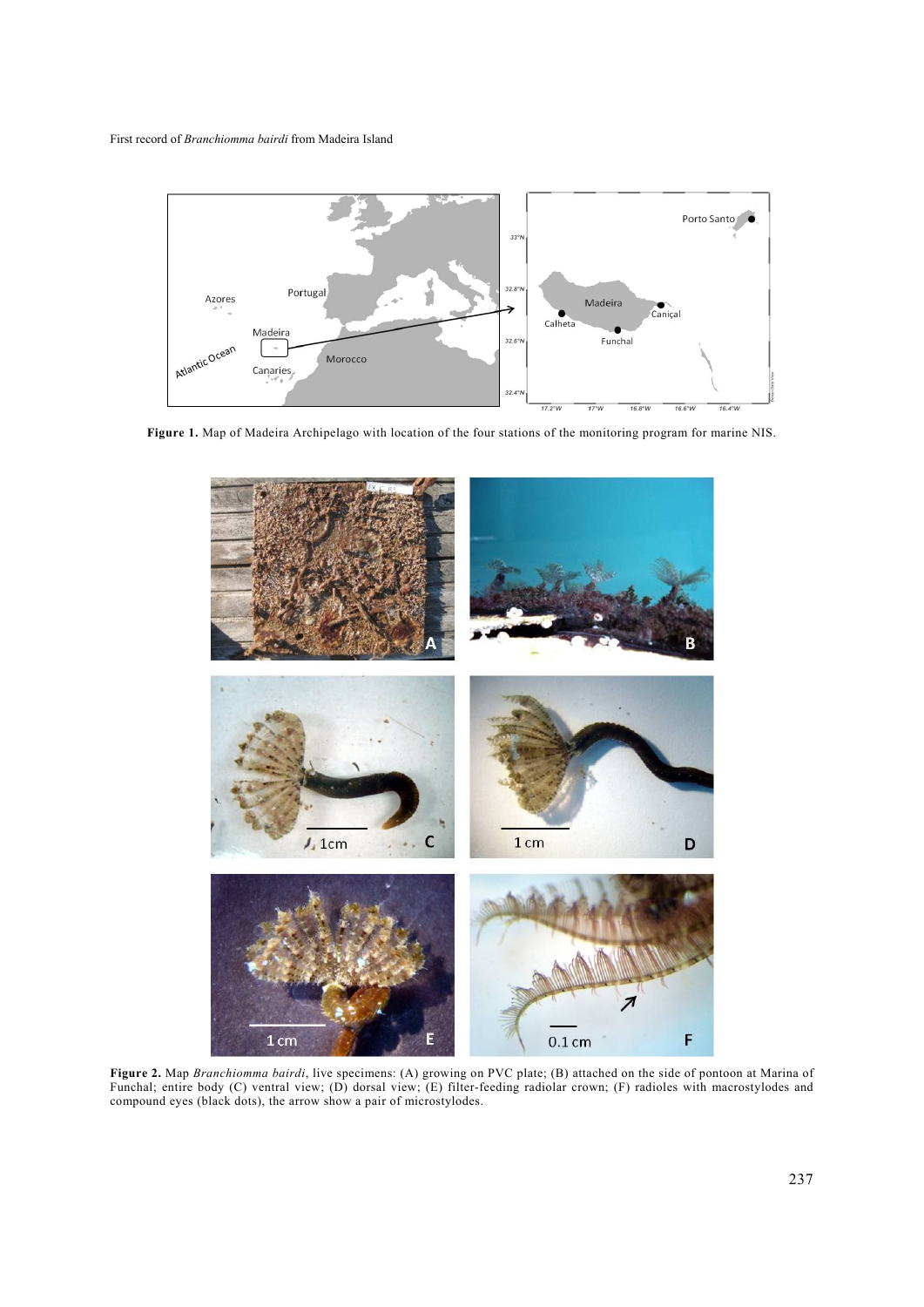cm, with a mean tube size of  $2.04 \pm 1.05$  cm (n = 91); and at 9 months (April) the range was from 1.50 cm to 4.89 cm, with mean tube size of 2.68  $\pm 0.71$  cm (n = 28).

### **Discussion**

The densities of *B. bairdi* growing on the PVC plates inside the marina of Funchal, Madeira Island, were within the range reported in the Mazatlán port (Mexico) where Tovar-Hernández et al. (2011) found densities  $>150$  individuals m<sup>-2</sup> throughout the year, a mean annual density of 887 individuals m-2, and temporal variations related to changes in temperature. However, the highest densities (>2500 individuals  $m^{-2}$ ) at Mazatlán occurred during the warmest months (August and September), months not included in the present study.

The densities recorded in Madeira were at least 15 times greater than the ones recently recorded from Mazarrón harbour (Southern Spanish coast) in May 2012 and on the rocky shores from Las Palmas harbour (Canary islands) in August 2012 where densities were slightly  $> 15$  individuals m<sup>-2</sup> (Arias et al. 2013b). The estimated densities for Faro Lake (Messina, Italy, Ionian Sea) during the summer months of 2007 were between 2 to 30 individuals per boulder while during the summer of 2011 they had increased to 400 individuals  $m<sup>-2</sup>$ (Giangrande et al. 2012), which is comparable estimated densities in Funchal (this study).

It is difficult to determine when *B. bairdi* arrived on the Madeira coast because there is no routine monitoring along these waters and little is known about the diversity and distribution of fouling NIS in the Madeira archipelago. In fact, only one recent study has investigated NIS diversity in Madeira (Canning-Clode et al. 2013), where the authors found 16 NIS of which 9 constitute new records to Madeira. However, this study was restricted to the marina of Madeira, Caniçal, located southeast of the island.

The most likely introduction pathway of *B. bairdi* to Madeira was "shipping", as a fouling species on the hull of recreational ships.

*Branchiomma bairdi* has a long history of invading new locations worldwide. This invasive sabellid was initially recorded on the Pacific coast of Panama (Capa and López 2004) and subsequently detected in the Gulf of California in the port of Mazatlán and then spreading to many locations in southern and central Gulf of California (Tovar-Hernández et al. 2009 a; b; Tovar-Hernández et al. 2011; 2012; in press; Tovar-Hernández and Yáñez-Rivera 2012). In Europe, the first finding of *B. bairdi* in the Mediterranean Sea was in the eastern basin, hypothesized to have been introduced on ship hulls through the Suez canal (Çinar 2009). Although the first record is from Girne Harbour (Cyprus) in 1998 as *B. boholense*, (Cinar 2005; Çinar 2009; Arias et al. 2013b), it was probably first introduced through the strait of Gibraltar because since *B. bairdi* was already present in the western and central Mediterranean and had been misidentified as *B. boholense* (Román et al. 2009; Giangrande et al. 2012; Arias et al. 2013a; Arias et al. 2013b) with population densities higher than those found on the eastern basin. Furthermore, the re-examination of specimens collected from Miseno Harbour (Gulf of Naples, Italy) revealed the presence of *B. bairdi* since September 2004, and today it is still spreading throughout the Mediterranean Sea and eastern Atlantic (e.g., Las Palmas harbour, Canary Islands) (Arias et al. 2013b). Taken together, recent findings of *B. bairdi* in the Mediterranean and in the Canary Islands are consistent with the hypothesis of the Strait of Gibraltar being the main pathway of introduction with the Caribbean being the origin of the species. Given that the Canary Islands, Strait of Gibraltar, and the Mediterranean Sea are relatively close to the Madeira Archipelago, we hypothesize that (1) *B. bairdi* arrived into the marina of Funchal from the neighbouring areas of the Mediterranean, Gibraltar and Canary islands; or (2) *B. bairdi* arrived first in Madeira from the Caribbean region and subsequently spread from Madeira to Europe and the Mediterranean. This second hypothesis is supported by the high densities found in Madeira compared to the ones found in the Canary Islands, consistent with a possible earlier introduction and establishment of a thriving population. A focused phylogeographic (genetic) analysis, as suggested by Arias et al. (2013b), would be needed to distinguish between the possible pathways of introduction of *B. bairdi* to the Mediterranean.

Due to the high densities of *B. bairdi* registered in Madeira in the present study, combined with its known invasion history elsewhere, future investigations should be undertaken to assess the potential impacts of this species on the native faunal assemblages. Therefore, we recommend for future studies the use of georeferenced TV underwater devices (e.g. El Haddad et al. 2012), as an valuable tool in field surveys, for the early detection and monitoring of *B. bairdi* and other conspicuous NIS.